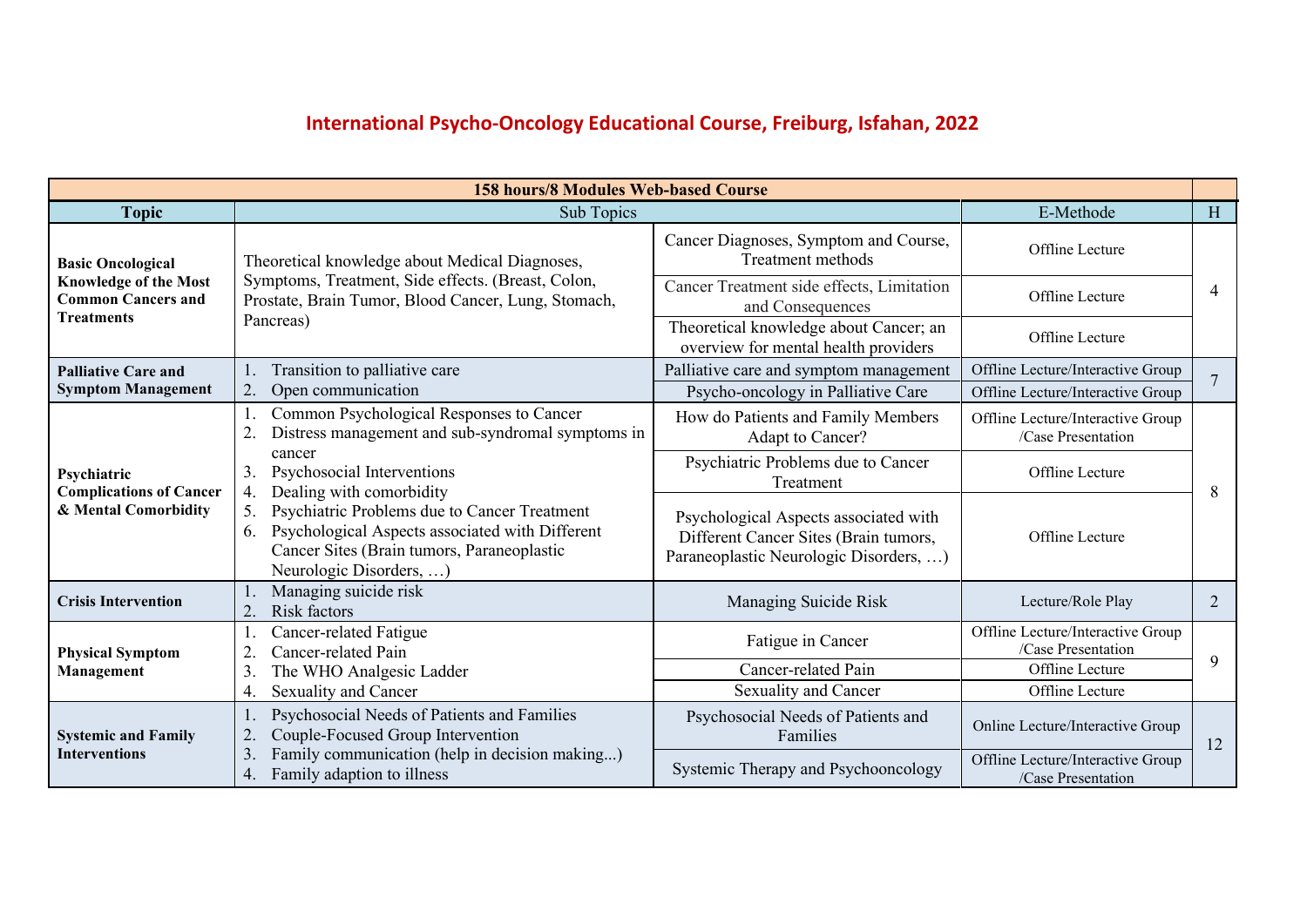|                                                                    |                                                                                                                                                                                          | Family communication (help in decision<br>making, coping during the end of life) | Offline Lecture                                         |    |
|--------------------------------------------------------------------|------------------------------------------------------------------------------------------------------------------------------------------------------------------------------------------|----------------------------------------------------------------------------------|---------------------------------------------------------|----|
|                                                                    |                                                                                                                                                                                          | Couple-Focused Group Intervention                                                | Offline Lecture                                         |    |
| <b>Principles in Psycho-</b>                                       | Defining Psycho-Oncology                                                                                                                                                                 | Defining Psycho-Oncology                                                         | Online Lecture/Interactive Group                        |    |
| oncology (Theories &<br><b>Models</b> )                            | General principles of treatment in psycho-oncology<br>Illness beliefs and behaviour<br>3.                                                                                                | Illness Beliefs and Behaviour                                                    | Online Lecture/Interactive Group                        | 4  |
|                                                                    | Guidelines to good communication (verbal, non-                                                                                                                                           | Communication Skills Training,<br>Perception & Reflection                        | Online Lecture/Interactive Group                        |    |
|                                                                    | verbal)                                                                                                                                                                                  | <b>Communication Skills Training</b>                                             | Offline Lecture/Group Discussion                        |    |
| <b>Communication Skills in</b>                                     | Interprofessional communication<br>2.                                                                                                                                                    | <b>Communication Skills Training</b>                                             | Interactive Group                                       |    |
| <b>Cancer care</b>                                                 | Cornerstones of therapeutic alliance between<br>3.<br>healthcare providers and patient                                                                                                   | <b>Breaking Bad News</b>                                                         | Interactive Group                                       | 30 |
|                                                                    | Breaking bad news<br>4.<br>Supporting patients<br>5.                                                                                                                                     | Interprofessional Communication                                                  | Offline Lecture                                         |    |
|                                                                    |                                                                                                                                                                                          | Cornerstones of therapeutic alliance<br>between healthcare providers and patient | Offline Lecture                                         |    |
|                                                                    | 1. Awareness of death and dealing with fear, pain,<br>depression and loss in decision making<br>Approaching and accompanying a dying patient<br>2.<br>Stages of dealing with death<br>3. | Fear of Progression                                                              | Lecture/Interactive Group                               |    |
| <b>Care and Management of</b><br>the Patient at the End of<br>Life |                                                                                                                                                                                          | Awareness of death and dealing with fear,<br>pain, depression and loss           | Offline Lecture                                         | 6  |
|                                                                    |                                                                                                                                                                                          | Stages of dealing with death,<br>Approaching and accompanying a dying<br>patient | Offline Lecture                                         |    |
| <b>Understanding and</b>                                           | Bereavement and depression or PTSD                                                                                                                                                       | Bereavement in Psychooncology                                                    | Offline Lecture/Interactive Group<br>/Case Presentation |    |
| <b>Management</b> of<br><b>Bereavement</b>                         | Normal and Complicated Grief<br>$\overline{2}$<br>Caring of the Bereaved<br>3.                                                                                                           | Grief and Trauma,<br>Dealing with losses                                         | Online Lecture/Interactive Group                        | 5  |
| Psychotherapeutic                                                  |                                                                                                                                                                                          | <b>Children of Cancer Patients</b>                                               | Offline Lecture/Interactive Group                       |    |
| <b>Modalities for Child and</b>                                    | Preparation, education, and procedural support                                                                                                                                           | Cancer in Childhood                                                              | Offline Lecture                                         | 8  |
| <b>Adolescent with Cancer</b><br>and their Families                | Developmental issues<br>2.                                                                                                                                                               | Psychosocial support for families when a<br>child has cancer                     | Offline Lecture/Interactive Group                       |    |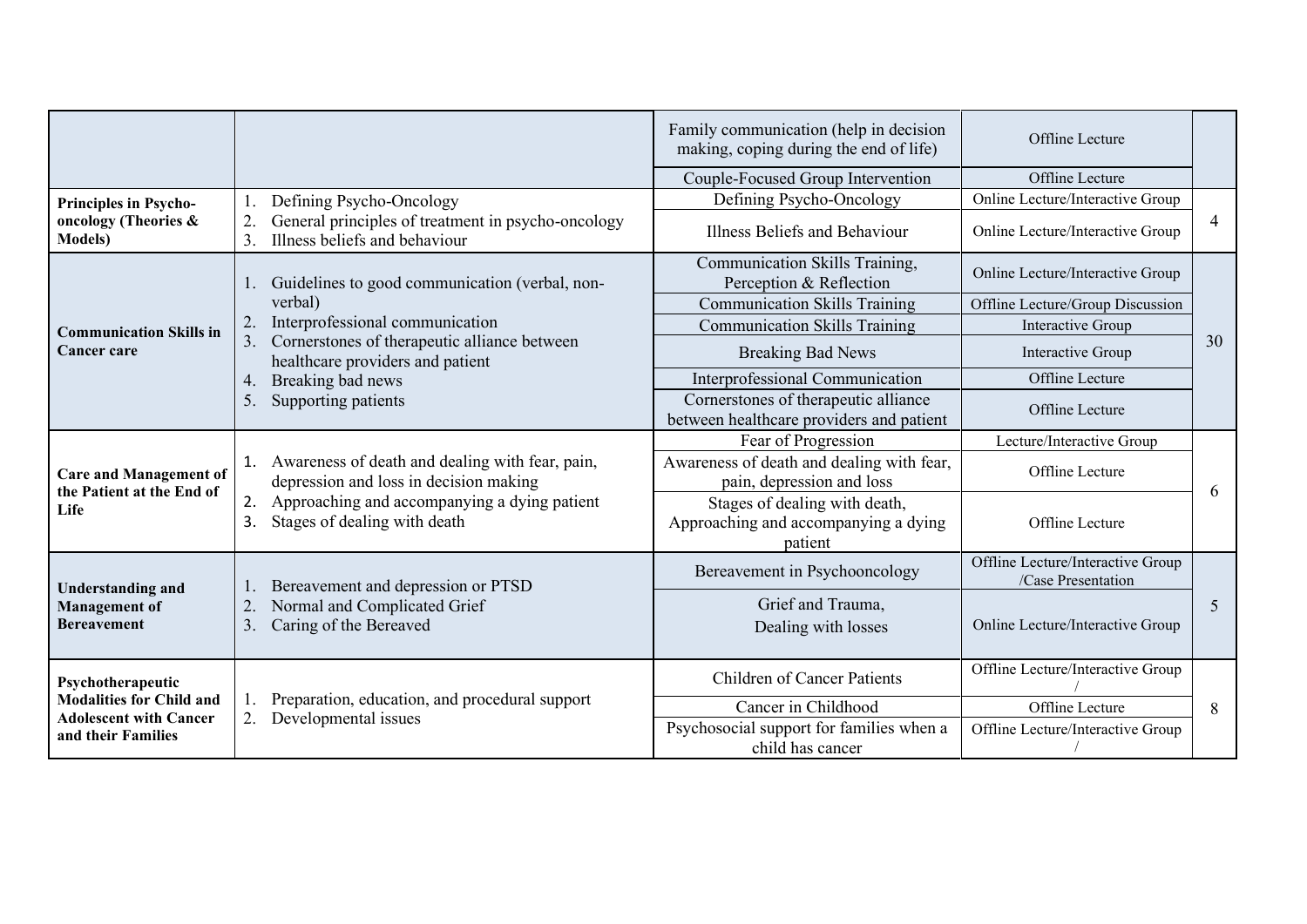| Psychotherapeutic<br><b>Modalities for Geriatric</b><br><b>Patients</b>     | Dealing with cancer at an older age<br>Coping with viewer social resources<br>2.                                                                                            | Cancer in Geriatric Patients                                                                           | Offline Lecture                                         | $\overline{2}$ |
|-----------------------------------------------------------------------------|-----------------------------------------------------------------------------------------------------------------------------------------------------------------------------|--------------------------------------------------------------------------------------------------------|---------------------------------------------------------|----------------|
| Survivorship                                                                | Quality of Life                                                                                                                                                             | Quality of Life in Cancer Patients                                                                     | Offline Lecture                                         |                |
|                                                                             | Return to work<br>$\overline{2}$ .<br>Rehabilitation<br>3.                                                                                                                  | Return to work and Rehabilitation                                                                      | Offline Lecture                                         | 4              |
| <b>Spiritual Issues in</b>                                                  | 1. Patients and family's religious beliefs (Disease course<br>and Death)<br>Cultural Spirituality and Religious beliefs<br>2.<br><b>General Spiritual Care Giving</b><br>3. | Patients and family's religious beliefs,<br>(Disease course and Death)                                 | Offline Lecture                                         | 6              |
| <b>Cancer Care</b>                                                          |                                                                                                                                                                             | Cultural Spirituality and Religious beliefs                                                            | Offline Lecture                                         |                |
|                                                                             |                                                                                                                                                                             | General Spiritual Care Giving                                                                          | Offline Lecture                                         |                |
|                                                                             | Compliance<br>$\mathbf 1$<br>Benefits of physical activity<br>2.<br>Benefits of self-help group<br>3.<br>Building psychological growth after recovery from<br>4.<br>cancer  | Physical Exercise for Cancer Patients                                                                  | Lecture/Case Presentation                               | 8              |
| <b>Self-activation in Cancer</b><br><b>Patients</b>                         |                                                                                                                                                                             | Health literacy and how to improve it                                                                  | Lecture/Case Presentation                               |                |
|                                                                             |                                                                                                                                                                             | Compliance in Cancer Patients                                                                          | Offline Lecture                                         |                |
|                                                                             |                                                                                                                                                                             | Benefits of self-help group                                                                            | Offline Lecture                                         |                |
|                                                                             |                                                                                                                                                                             | Building psychological growth after<br>recovery from cancer                                            | Offline Lecture                                         |                |
| <b>Psychoeducation</b> , group<br><b>Programs</b>                           | Short Term, Structured, Psychoeducational Intervention<br>for Newly Diagnosed Cancer Patient                                                                                | Short Term, Structured,<br>Psychoeducational Intervention for Newly<br><b>Diagnosed Cancer Patient</b> | Offline Lecture                                         | $\overline{4}$ |
|                                                                             |                                                                                                                                                                             | Group therapy                                                                                          | Offline Lecture/Interactive Group                       |                |
|                                                                             | Progressive muscle relaxation<br>Mindfulness<br>3<br>Image based therapy<br>Concentrated movement therapy<br>4.                                                             | Body Economy and Relaxation Response                                                                   | Online Lecture/Interactive Group                        |                |
| <b>Learning Relaxation</b><br><b>Methods</b>                                |                                                                                                                                                                             | Body Awareness and Body Image                                                                          | Online Lecture/Interactive Group                        | 6              |
|                                                                             |                                                                                                                                                                             | Concentrated movement therapy                                                                          | Offline Lecture                                         |                |
| <b>Burnout and General</b><br><b>Burnout Prophylaxis for</b><br>Care-givers | Skills in stress management techniques<br>1.<br>Time management<br>2.<br>Relaxation techniques<br>3.                                                                        | How to cope as a professional?                                                                         | Offline Lecture/Interactive Group<br>/Case Presentation | 3              |
| <b>Self-awareness</b>                                                       | Death and dying<br>1.<br>Farewell and loss<br>2<br>Self-distancing vs Empathy<br>3.                                                                                         | Death and dying                                                                                        | Online Lecture/Interactive Group                        |                |
|                                                                             |                                                                                                                                                                             | Farewell and loss                                                                                      | Offline Lecture                                         | 10             |